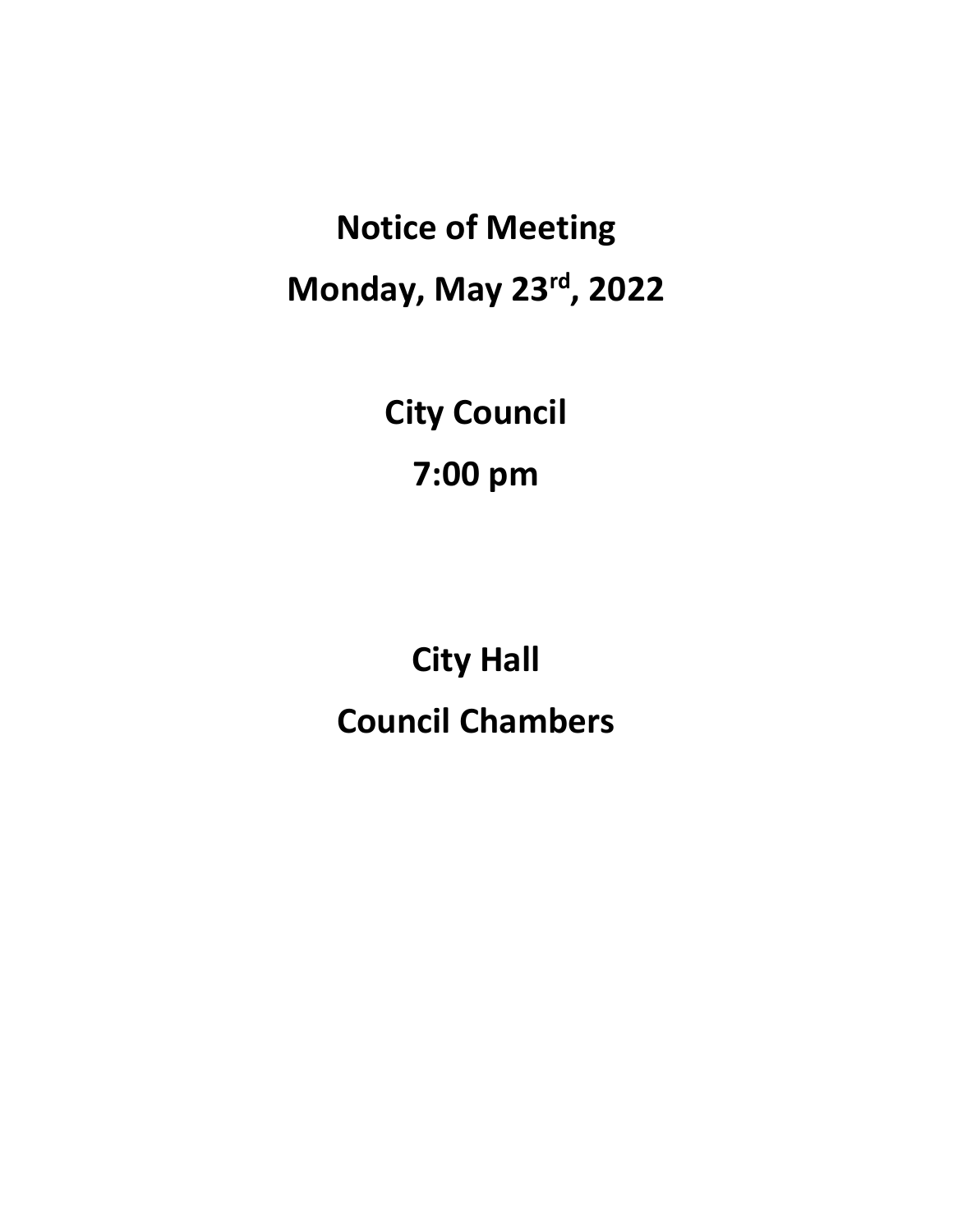

**CITY COUNCIL AGENDA Monday, May 23rd , 2022 7:00 PM City Hall Council Chambers**

- **1. Roll Call**
- **2. Pledge of Allegiance** please stand and remain standing through the prayer
- **3. Prayer**
- **4. Approval of minutes (5.9.22)**
- **5. Citizen's Request** 1. Kenneth Tabor

# **6. Mayor's Report**

- 1. Update on OSLAD grant
- 2. Motion to approve "Application for Home Occupation Permit"

#### **7. Corporate Counsel Report**

- 1. Motion to approve Second Amendment to Contract for Sale and Purchase of Real Estate
- 2. An Ordinance Approving Bank Loan and Promissory Note and Security Agreement for Purchase of Electric Utility Truck
- 3. Adopt an Ordinance Authorizing Sale of Municipally Owned Real Estate 506 and 508 W. 6<sup>th</sup> Street
- 4. Adopt an Ordinance Authorizing Sale of Municipally Owned Real Estate 1802 Ferry
- 5. Adopt an Ordinance Authorizing Sale of Municipally Owned Real Estate 512 E. 5<sup>th</sup> Street
- 6. Adopt an Ordinance Authorizing Sale of Municipally Owned Real Estate 1507 Filmore Street
- 7. Adopt an Ordinance Authorizing Sale of Municipally Owned Real Estate 301 Vienna Street and 505 W. 3<sup>rd</sup> Street
- 8. Discuss issue with non-conforming structures and selling on Facebook 2 examples: Bill McKendree trailers on Coburn Amanda Perry – 400 Block of E  $7<sup>th</sup>$ Pam Saladino – 1802 Ferry